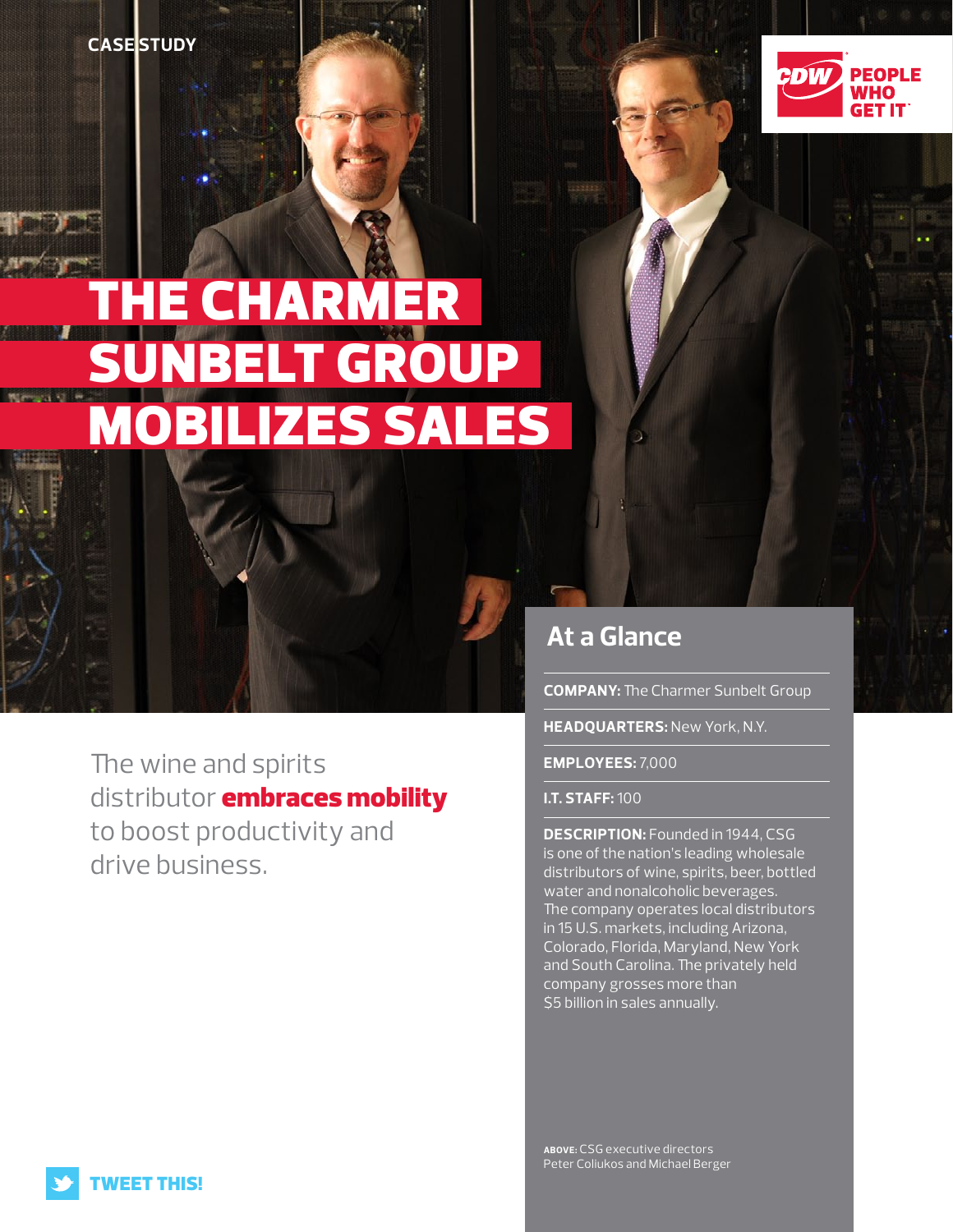#### $\mathcal{L}$ **CASE STUDY**

When The Charmer Sunbelt Group's executives and IT leaders discussed new tools for the company's sales team, the debate between notebook computers and tablet devices didn't last long. After all, sales reps already had notebook PCs — and they were looking for a technology with different capabilities.

"I asked if anyone in the room saw a salesperson using a notebook 10 years from now," says Michael Berger, the company's executive director of enterprise management. "And it was evident that we had to go with tablets."

To that end, CSG, one of the nation's largest distributors of wine, spirits, beer and nonalcoholic beverages, has begun equipping its 2,200-strong sales force with Apple iPad devices running a custom-built mobile app that integrates historically disparate back-end programs into a single user interface.

The iPad devices, purchased and deployed through CDW, are faster and lighter than the notebooks the company's sales team used when visiting restaurants, bars and stores. Sales representatives can now access everything they need, including order entry, pricing, real-time inventory information and multimedia-rich product marketing materials, with just a tap of the touch screen.

"If a customer says, 'Tell me about a wine,' we no longer need to say, 'Hold on. Let me log in and launch the virtual private network to get to the application,' " Berger says. "Now, we tap on the screen and a slick visual with bottle shots and product reviews appears instantaneously."

CSG is one of the first in its industry to deploy iPad devices with a fully integrated sales app, says Peter Coliukos, the company's executive director of IT services, operations, planning and delivery.

"One of the worst things we can do to a customer is take their order and then have to call back later to say, 'Sorry, we have a shortage of inventory on that item,' " Coliukos says. "With the new app, when you get an order confirmation in real time, you can have confidence that the order will be delivered. And if there is limited inventory availability, then our sales representatives have the option to work with our customers immediately to make appropriate adjustments."

### **Competitive Edge**

CSG's sales and distribution operation spans 15 markets in the United States. As a result of the 21st Amendment, spirits, wine and beer are handled via a three-tier system in which the distributor plays an integral, independent role in the sale and distribution of products in compliance with state laws.

By arming its sales force with iPad devices, CSG joins



"Suppliers are thrilled with the new platform. They most appreciate that we can provide them richer information about what's happening day to day in the market."

— Michael Berger, Executive Director of Enterprise Management, The Charmer Sunbelt Group

a growing number of businesses that are replacing notebooks with tablets. Tablets represent the perfect form factor for many mobile workers, including those in sales, because they boot up quickly and are secure, manageable and very portable.

The new state-of-the-art technology gives CSG a competitive edge against other wholesale distributors. The tablets and the mobile app will not only make the sales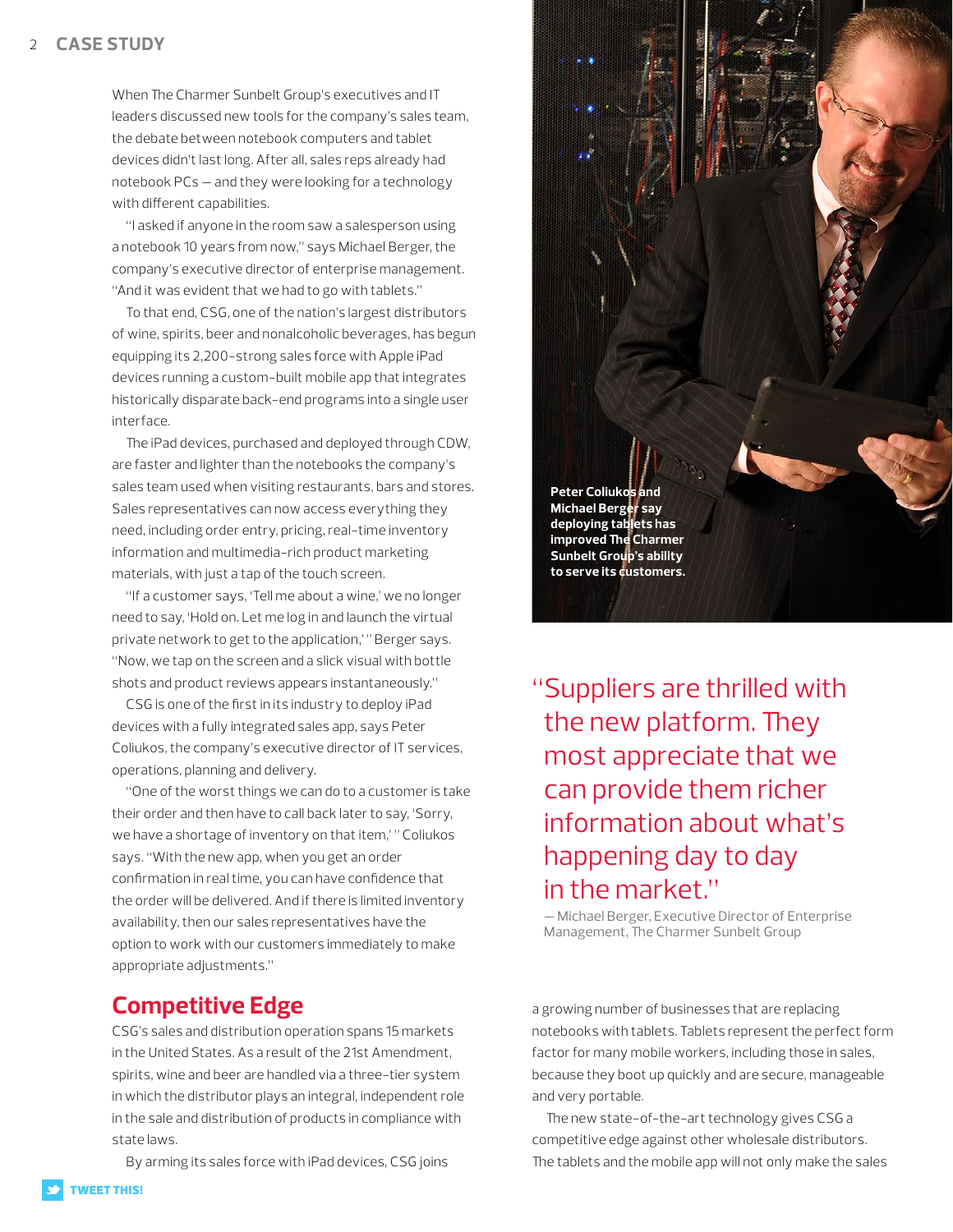

staff more productive, Berger says, but also should help generate more business.

"We hope to see an uptick in revenue, and just as important, we hope to retain our existing suppliers and attract new ones," he says.

In recent years, these suppliers — which include many well-known brands, from wineries to whiskey makers have asked CSG to pursue more innovative ways to represent their products. They've also wanted more detailed reports from the field.

At the same time, CSG's senior executives and internal sales team have looked to the IT department to develop a more efficient and effective sales platform, Berger says.

Before the tablet deployment, the company's sales force, armed with notebook PCs and 3G wireless cards for Internet access, typed and submitted customer orders using a Microsoft Windows–based order entry application. But that was the extent of their notebook use during sales calls.

IT had built an in-house application called E-Pride, which provided product information, such as wine descriptions, winery locations and awards that certain products had won. Sales reps rarely used E-Pride live during customer sales calls. Many found it easier to bring a binder full of

printed product information instead. "It was not a platform for innovation or growth," Berger says.

To foster innovation, Charmer Sunbelt standardized on iPad devices. The company worked with SAP, its enterprise resource planning vendor, and a software developer to integrate five back-end systems into one mobile app. By the fall of 2013, after a year of development, the app was ready.

CSG sales reps now access an order entry app that connects to the SAP ERP system, providing the latest prices, promotional deals and inventory data in real time. With a simple tap, they can also access E-Pride — which now includes video among its marketing media.

Through an intuitive touch interface, CSG's sales force can also pull up the company's customer relationship management software, which provides addresses and the names of key decision-makers; a business intelligence tool, which delivers historical sales information; and a custom "goals" application, through which managers detail specific objectives that sales reps must meet, such as securing a display in a liquor store, Berger says.

"We have better selling materials — rich media, sell sheets, PDFs, videos and presentations — that we show to retailers. We had some of that before, but it was here, there and everywhere," Berger says. "Now it's one consolidated selling tool with direct access to everything."

#### **Moving Tablets into the Field**

With the mobile app ready, CSG's IT staff began deploying iPad devices in January 2014. The IT department standardized on the 32-gigabyte iPad Air 4G model and Otterbox Defender Series ruggedized cases. Coliukos says CSG purchased the tablets and cases from CDW because it wanted to partner with a company that could do more than just sell equipment — one that also had a strong national presence and professional services team.

99.6%

The accuracy rate of The Charmer Sunbelt Group's order entry, inventory and fulfillment system, now that the company has developed a real-time tablet application that ties

back to its ERP system